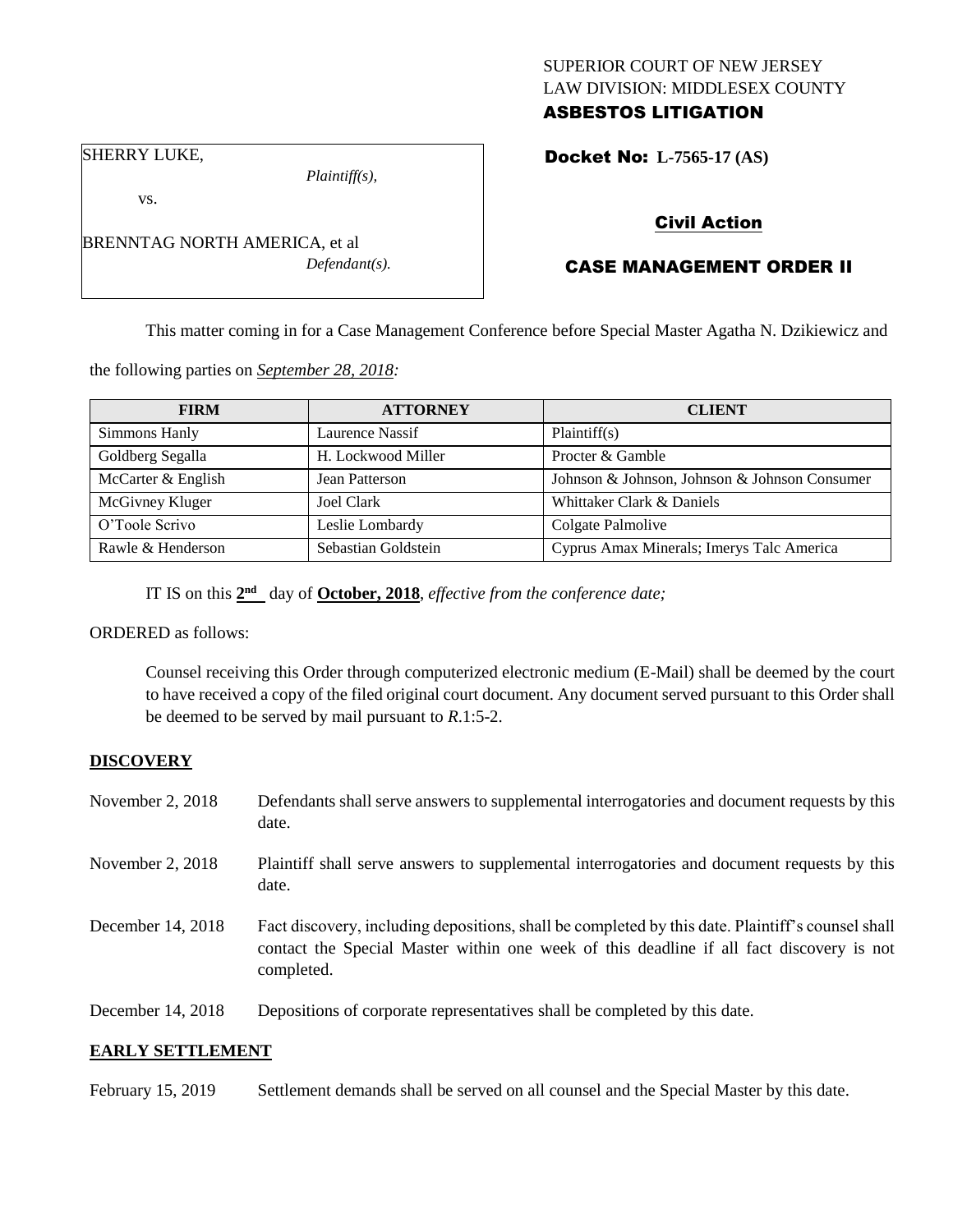## **SUMMARY JUDGMENT MOTION PRACTICE**

| February 15, 2019 | Plaintiff's counsel shall advise, in writing, of intent not to oppose motions by this date. |
|-------------------|---------------------------------------------------------------------------------------------|
| March 1, 2019     | Summary judgment motions shall be filed no later than this date.                            |
| March 29, 2019    | Last return date for summary judgment motions.                                              |

## **MEDICAL DEFENSE**

- February 15, 2019 Plaintiff shall serve medical expert reports by this date.
- February 15, 2019 Upon request by defense counsel, plaintiff is to arrange for the transfer of pathology specimens and x-rays, if any, by this date.
- April 30, 2019 Defendants shall identify its medical experts and serve medical reports, if any, by this date. In addition, defendants shall notify plaintiff's counsel (as well as all counsel of record) of a joinder in an expert medical defense by this date.

## **LIABILITY EXPERT REPORTS**

- February 15, 2019 Plaintiff shall identify its liability experts and serve liability expert reports or a certified expert statement by this date or waive any opportunity to rely on liability expert testimony.
- April 30, 2019 Defendants shall identify its liability experts and serve liability expert reports, if any, by this date or waive any opportunity to rely on liability expert testimony.

### **ECONOMIST EXPERT REPORTS**

- February 15, 2019 Plaintiff shall identify its expert economists and serve expert economist report(s), if any, by this date or waive any opportunity to rely on economic expert testimony.
- April 30, 2019 Defendants shall identify its expert economists and serve expert economist report(s), if any, by this date or waive any opportunity to rely on economic expert testimony.

### **EXPERT DEPOSITIONS**

May 24, 2019 Expert depositions shall be completed by this date. To the extent that plaintiff and defendant generic experts have been deposed before, the parties seeking that deposition in this case must file an application before the Special Master and demonstrate the necessity for that deposition. To the extent possible, documents requested in a deposition notice directed to an expert shall be produced three days in advance of the expert deposition. The expert shall not be required to produce documents that are readily accessible in the public domain.

### **PRE-TRIAL AND TRIAL**

| December 4, $2018$     | The settlement conference previously scheduled on this date is <b>cancelled</b> .                                                                                                                                                                                                                                                              |
|------------------------|------------------------------------------------------------------------------------------------------------------------------------------------------------------------------------------------------------------------------------------------------------------------------------------------------------------------------------------------|
| May 17, 2019 @ 10:00am | Settlement conference. All defense counsel shall appear with authority to negotiate<br>settlement and have a representative authorized to negotiate settlement available by<br>phone. Any request to be excused from the settlement conference shall be made to the<br>Special Master no later than 4:00pm of the day prior to the conference. |